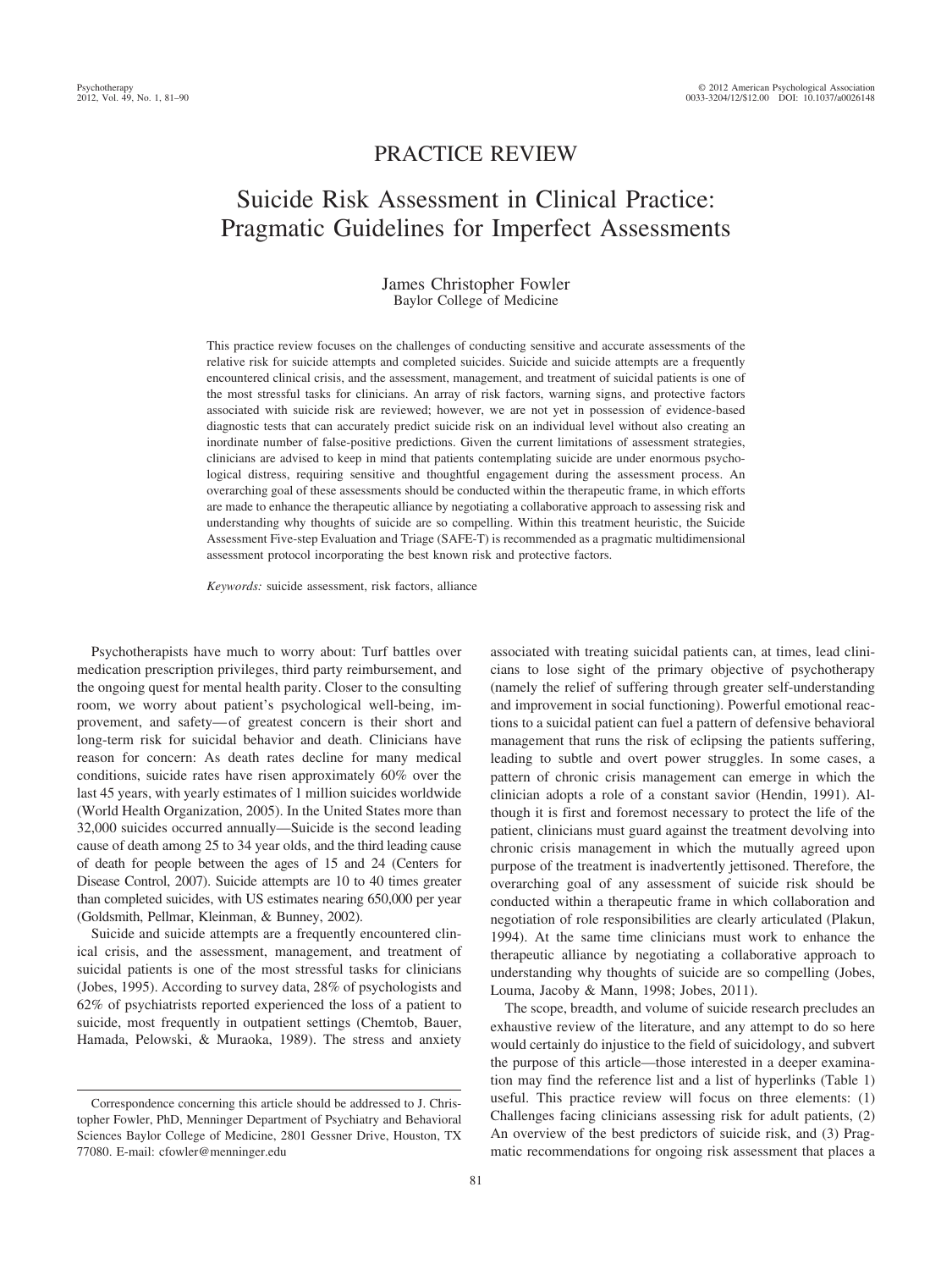| Table 1                                                     |  |  |  |
|-------------------------------------------------------------|--|--|--|
| Selected Resources for Suicide Assessment and Suicide Facts |  |  |  |

| American Association of Suicidology                          | http://www.suicidology.org/web/guest/home                               |
|--------------------------------------------------------------|-------------------------------------------------------------------------|
| American Psychiatric Association Practice Guidelines for the | http://www.psychiatryonline.com/pracGuide/PracticePDFs/                 |
| Assessment and Treatment of Patients with Suicidal           | SuicidalBehavior Inactivated 04-16-09.pdf                               |
| <b>Behaviors</b>                                             |                                                                         |
| American Foundation for Suicide Prevention (AFSP)            | http://www.afsp.org/                                                    |
| International Association for Suicide Prevention:            | www.med.uio.no/iasp/english/guidelines.html                             |
| IASP Guidelines for suicide prevention                       |                                                                         |
| National Suicide Prevention Resource Center                  | http://www.edc.org/projects/national_suicide_prevention_resource_center |
| Risk Management Foundation Harvard Medical Institutions      | http://www.rmf.harvard.edu/files/documents/suicideAs.pdf                |
| Substance Abuse and Mental Health Services Administration    | http://store.samhsa.gov/product/SMA09-4432                              |
| (SAMHSA) Suicide Assessment Five-Step Evaluation and         |                                                                         |
| Triage (SAFE-T)                                              |                                                                         |
| Suicide Awareness Voices of Education                        | http://www.save.org                                                     |
| Suicide Prevention International                             | http://www.suicidepreventioninternational.org/                          |
| Suicide Prevention Resource Center                           | http://www.sprc.org/                                                    |
| WHO Suicide Prevention                                       | http://www.who.int/mental_health/prevention/suicide/suicideprevent/en/  |

premium on maintaining a collaborative therapeutic frame, attending to the therapeutic alliance as well as alliance ruptures, and maintaining an active curiosity regarding the triggers for the suicidal crisis.

#### **Challenges to Suicide Assessment**

Effectively assessing suicide risk is dependent on the availability of sensitive and specific measures of long-term risk factors, short-term warning signs, and an appreciation for the complexity and variability of suicide risk over time. Unlike many diagnostic procedures assessing relatively stable phenomena, we do not yet possess a single test, or panel of tests that accurately identifies the emergence of a suicide crisis. Among the many reason is that suicide risk is fluid, highly state-dependent, and variable over time (Rudd, 2006). It should not be a terrible shock, then, to realize that most of our research efforts to diagnose risk for suicide and suicide attempts fall short. Historically, research demonstrates statistical associations among various risk factors aggregated across large groups of individuals; however, translating elevated risk to the single individual falters because specific predictors are found among many individuals who are not suicidal (resulting in high false-positive prediction).

Thus, despite decades of research, accurate prediction of suicide and suicide attempts remains elusive. The American Psychiatric Association (APA) Guidelines on Suicidal Behavior (APA, 2003) concluded that predicting suicide appears impossible in large part due to the rarity of suicide, even among high-risk individuals such as psychiatric inpatients. Beyond statistical challenges posed by low base rates, longitudinal prediction using relatively distal variables such as psychiatric diagnoses, demographics, and selfreported psychological states consistently yield high false-positive prediction rates, limiting their predictive value (Goldsmith et al., 2002; Rudd et al., 2006; Oquendo, Halberstam, & Mann, 2003). Complicating the assessment strategy is the fact that most studies assess single risk factors, leaving clinicians and expert panels to estimate how risk factors interact to influence outcomes.

While prediction appears unlikely at this stage, clinicians are nonetheless responsible for assessing suicide risk, and for providing treatment to decrease risk (APA, 2003). Modifiable risk factors include the short-term safety of patients, and treating psychiatric

symptoms/disorders using evidence-based treatments. Among the hundreds of interventions for suicidality, the following treatments appear particularly effective in randomized clinical control trials: lithium prophylaxis for mood disorders (Baldessarini et al., 2006), clozapine for psychotic disorders (Glick et al., 2004; Meltzer et al., 2003), psychosocial treatments for suicidal patients with borderline personality disorder (Bateman & Fonagy, 2008; Clarkin, Levy, Lenzenweger, & Kernberg, 2007; Doering et al., 2010; Levy et al., 2006; Linehan et al., 2006), and outreach via communicating caring and concern remotely (Motto & Bostrom, 2001; Fleishmann, Bertolote, Wasserman et al., 2008) or in-home psychodynamic consultations (Guthrie et al., 2001).

The aforementioned psychosocial interventions demonstrate the efficacy of developing and maintaining a caring interpersonal contact (even if by letter or phone) in reducing suicide risk. As will be discussed in a later section, the quality of social relationships can either serve as a protective or risk factor, and it stands to reason that the quality of a collaborative therapeutic relationship, the clinician's ongoing care and interest in the patient, and efforts to repair ruptures in the alliance may exert a powerful influence on the patient's degree of hope for the future, and the degree to which suicidal related behaviors decrease. Recent open trials of a suicide prevention strategy based on collaboration, therapeutic alliance, and enhancing social contacts reduced rates of suicidality (Ellis, Green, Allen, Jobes, & Nadorff, in press; Jobes, Wong, Conrad, Drozd, & Neal-Walden, 2005; Jobes, Kahn-Greene, Greene, & Goeke-Morey, 2009). It is therefore recommended that clinicians work to enhance the therapeutic alliance, consider recent ruptures that may contribute to suicidal ideation, and work to develop a collaborative approach to understanding the underlying causes for suicidal ideation (Jobes, 2011). With this practice heuristic in mind, the brief review of suicide research will touch on the evidence for those risk and protective factors with the strongest evidence base, then turn to a pragmatic and clinically sensitive approach to discussing suicide risk with patients.

#### **Static Risk Factors for Suicide and Suicide Attempts**

Suicide research began, and for the most part continues to focus on single, static risk factors such as demographic factors, psychiatric diagnoses, past high-risk behaviors, and more recently, ge-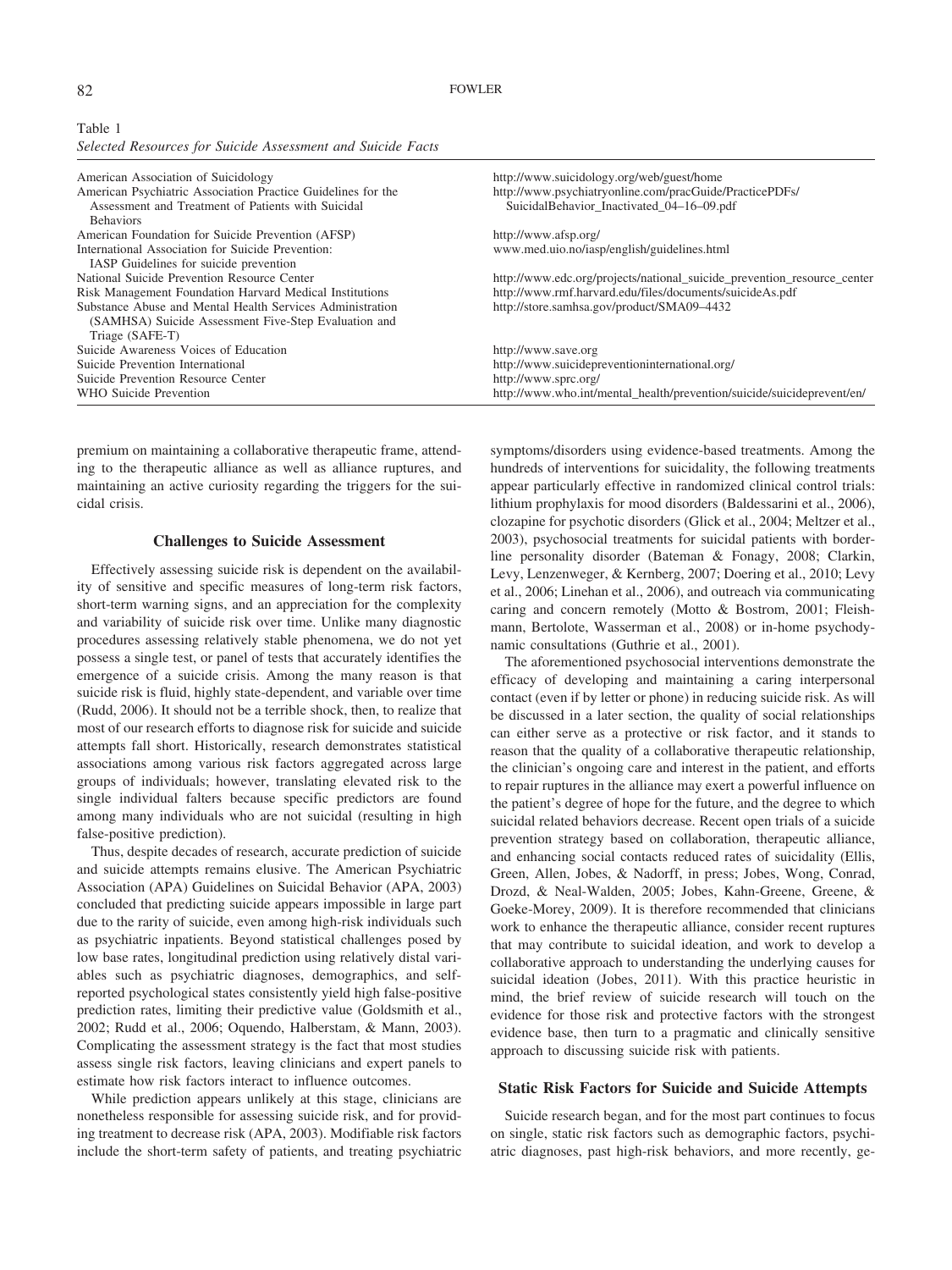| Table 2 |  |                                                                                               |  |  |  |
|---------|--|-----------------------------------------------------------------------------------------------|--|--|--|
|         |  | Selected Static Risk Factors Associated With Individual Risk for Suicide and Suicide Attempts |  |  |  |

| Variable                                            | Relative predictive strength                                                                                                                                                                  | False-positive risk |
|-----------------------------------------------------|-----------------------------------------------------------------------------------------------------------------------------------------------------------------------------------------------|---------------------|
| Past suicide attempts                               | Strongest consistent predictor for both suicide attempts and completed suicide across<br>many studies                                                                                         | Moderate-high       |
| Co-morbid psychiatric diagnoses                     | Risk increases with greater co-morbidity, especially for substance, mood and personality<br>disorders                                                                                         | High                |
| Single diagnoses                                    | Eating disorders, and substance abuse disorders carry the highest risk, mood, and<br>personality disorders carry moderately high risk, anxiety disorders carry lower risk                     | High                |
| Severity of mental illness                          | Limited studies suggest severity of impairment may be a risk factor beyond the specific<br>diagnosis                                                                                          | High                |
| Algorithms of multiple domains                      | Diagnoses, symptoms, demographic and past history of hospitalization result in<br>moderate true positive prediction but high false positive                                                   | High                |
| Psychological vulnerabilities                       | Impulsivity/aggression, depressive symptoms, anxiety, hopelessness, and<br>self-consciousness/social disengagement increase risk, yet some studies are<br>inconclusive                        | High                |
| Genetic markers                                     | 5-HTT serotonin gene most studied with moderate association: other candidate genes<br>vary by study                                                                                           | Unknown             |
| Demographic (gender, age, race,<br>economic status) | Males complete more suicides, females attempt more, nonmarried marital status, elderly,<br>adolescent and young adult age groups, and Caucasian race are all associated with<br>increase risk | Extremely high      |

netic markers. Researchers contribute an impressive list of factors demonstrating the presence of specific signs or markers that increase the odds of suicide and suicide attempt—Table 2 includes a sample of static risk factors associated with increase risk. A good example of the epidemiological research is the cross-national survey of 84,850 adults assessing sociodemographic and psychiatric risk factors for suicidal behaviors. Results indicated that being younger than 25 years of age, female, less educated, unmarried, and having a mental disorder (mood disorders in high income countries, and impulse disorders in middle and low income countries) each imparted a degree of risk for suicide-related behaviors, with risk increasing with greater psychiatric comorbidity (Nock, Borges, Bromet et al., 2008). From epidemiologic and social policy perspectives, this information may be useful in developing targeted programs for intervention and prevention; yet, distal data alone are marginally helpful to clinicians—the odds of any of these factors predicting suicide-related behaviors is relatively low, with excessively high false-positive rates for each risk factor.

Retrospective and psychological autopsy studies indicate that a diagnosable mental illness is present in at least 90% of all completed suicides (Isometsa et al., 1995; Rich, Young, & Fowler, 1986; Conwell et al., 1996). Clinicians and researchers have long presumed that some psychiatric disorders convey greater risk for suicide than others. Harris and Barraclough (1998) found increased suicide risk for all psychiatric disorders except mental retardation. Suicide mortality rates were highest for individuals diagnosed with substance abuse and eating disorders, moderately high rates for mood and personality disorders, and relatively low rates for anxiety disorders (Harris & Barraclough, 1998). The difficulty with such evidence is the fact that the majority of individuals suffering from psychiatric disorders never make a suicide attempt. Furthermore, over 70% of individuals with a psychiatric disorder have co-occurring disorders (Kessler et al., 2003), making prediction based on single diagnoses somewhat spurious.

Efforts to assess comorbidity and severity of psychiatric disorders demonstrate some promising trends. Recent evidence from a 10-year prospective study of suicidal ideation, suicide plans and attempts revealed that the total number of co-occurring psychiatric disorders was consistently more predictive of subsequent suiciderelated behaviors than types of disorders (Borges, Angst, Nock, Ruscio, & Kessler, 2008). A 3-year prospective study revealed that individuals with comorbid substance abuse disorders and BPD were more likely to make future suicide attempts (Yen et al., 2003). Soloff and Fabio (2008) found that comorbid major depression and BPD, in combination with poor social adjustment was predictive of suicide attempts at 12-month follow-up. Severity of personality pathology (defined as meeting criteria for two or more personality disorders) was correlated with recurrent suicide attempts, but this effect held true only for younger females with severe personality disorders (Blasco-Fontecilla et al., 2009).

Efforts to predict suicide using finer grain psychiatric variables such as previous hospitalization, depression, hopelessness, bipolar disorder, psychotic spectrum disorders, impulsivity, and plans or thoughts of dying fail to provide sensitive and specific metrics to function as diagnostic tests (even when combined in risk factor algorithms). For example, the 5-year prospective study predicting suicide risk among 4800 psychiatric inpatients found the following: During the follow-up period the best algorithm correctly identify 35 of 63 future suicides; yet, 1206 false positive predictions resulted in a positive prediction value of less than 3%, thus diminishing the prospect of utilizing the algorithm for diagnostic purposes (Pokorny, 1983). Focusing on 743 subjects identified as a high-risk cohort, the results were only slightly improved: the algorithm correctly identify 21 out of 28 future suicides; yet, 164 false positive predictions resulted in a positive prediction value of approximately 11 percent.

Assessment of psychological vulnerabilities (an even finer grained analysis) seemed a logical approach, yet a review of empirical literature yielded mixed results for the most consistently studied psychological constructs of impulsivity/aggression, depression, anxiety, hopelessness, and self-consciousness/social disengagement (Conner, Duberstien, Conwell, Seidlitz & Caine, 2001). While impulsivity/aggression has a substantial genetic loading, and shows strong family affinity in those whose family members have made suicide attempts, there are a number of factors that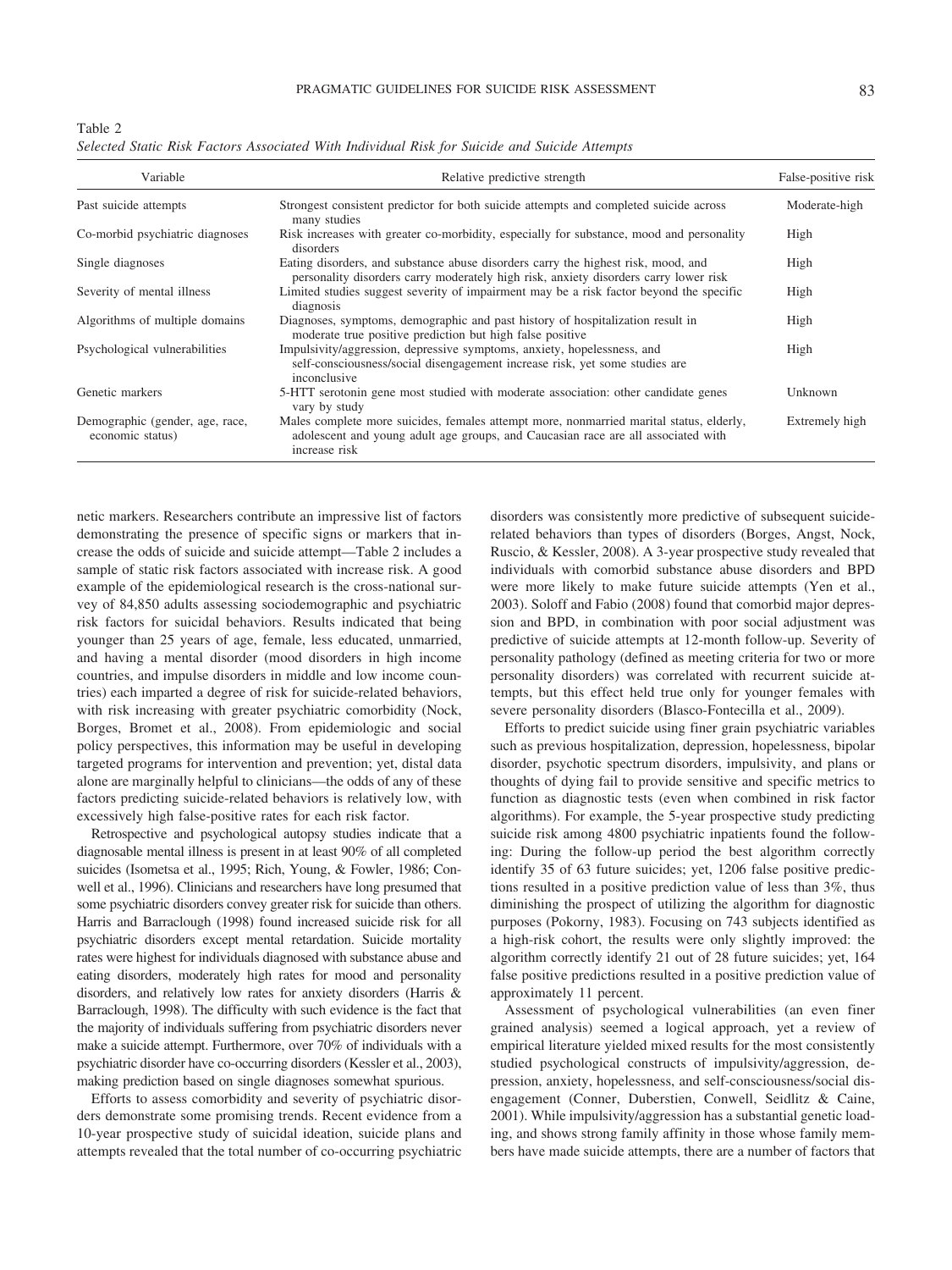affect that association, thus reduce the predictive validity of this single risk factor (Turecki, 2005).

Currently, the strongest risk factor for predicting suicide and suicide-related behavior is the history of suicide attempts. While some distinctive clinical and psychological features differentiate those who attempt suicide from those who die from suicide; most experts agree that a history of suicide attempt(s) is the greatest risk factor for future attempts, and death by suicide (Brown, Comtois, & Linehan, 2002; Cavanagh, Owens, & Johnstone, 1999; Joiner et al., 2005). Medically serious suicide attempts are strongly associated with the increased risk of mortality and repeated suicide attempts: a 5-year follow-up study found that individuals who made a single suicide attempt were 48 times more likely to die by suicide than the average person (Beautrais, 2004). In a recent Finnish epidemiological study of 18,199 cases of suicide attempt, the risk of repeated attempted suicide within 5 years was 30% and the risk of death by suicide was 10% (Haukka, Suominen, Partonen, & Lonnqvist, 2008). Suicide attempts confer considerable future risk, but the risk is far from absolute— calculating falsepositive predictions from Haukka's data (2008), we find 12,739 false positive predictions for future suicide attempts, and 16,379 false-positive predictions for completed suicide when using past suicide attempt as the sole predictor.

The promise of genetic markers for predicting suicide and suicide attempt (including the extensively studied serotonin transporter gene 5-HTTLPR) has yet to be fully realized (Arango, Huang, Underwood, & Mann, 2003). This may be due to geneenvironment interactions influenced by the cascade of early adverse events on neurological development, and adult response to stressful life events (Currier & Mann, 2008). The lesson to date is that no single static risk factor provides an adequate diagnostic tool for assessing future risk given the unmanageable number of falsepositive predictions.

## **Proximal Warning Signs**

The American Association of Suicidology formed a work group to address problems associated with detecting suicide risk, recognizing that static, distal risk factors fail to provide adequate diagnostic clarity. A research agenda was proposed to focus on nearterm indicators of imminent suicide risk (Rudd, Berman, Joiner et al., 2006). Whereas risk factors are generally static, warning signs such as thoughts of suicide, preparatory acts, stressful life events, and cognitive/affective states are episodic, and therefore may be more predictive of an imminent suicidal crisis. Table 3 includes a selection of proximal warning signs associated with increased risk.

Self-report measures and interview strategies for assessing warning signs of suicidal ideation, intent, and availability of means have generally failed to produce the anticipated diagnostic clarity and appear better suited for screening out suicide risk (for extensive reviews of self-report and interview approaches, see Brown, 2002, and Nock, Wedig, Janis, & Deliberto, 2008). Despite the apparent ubiquity of suicidal ideation before suicide attempts, the relationship is complicated—most individuals contemplating suicide do so for extended periods without following through on the thoughts. A closer examination of the 10-year prospective study cited earlier (Borges, Angst, Nock, Ruscio, & Kessler, 2008) highlights the limited predictive utility of suicidal ideation: Using data from two National Comorbidity Surveys, 5001 subjects were interviewed regarding suicidal ideation, suicidal plans, gestures, and serious attempts. Suicide ideation was predictive of future suicidal ideation, but was negatively related to risk of future suicide attempt in the absence of a past plan or attempt. Furthermore, past suicide plans predicted the likelihood of future suicidal ideation and suicide plans, but not future attempts— only a history of prior suicide attempt was significantly and positively related to future suicide attempt (Borges, Angst, Nock, Ruscio, & Kessler, 2008). The results of a second study are chilling: a prospective study of 76 psychiatric inpatients found that 78% of individuals who completed suicide had denied suicidal ideation or intent during their last human contact before their death (Busch, Fawcett, & Jacobs, 2003).

Increasingly, researchers are questioning the reliance on selfreport from suicidal individuals who may be motivated to dissimulate, are unable to accurately assess their emotional states, or are

Table 3

*Selected Warning Signs Associated With Individual Risk for Suicide and Suicide Attempts*

| Variable                                                | Relative predictive strength                                                                                                                                                                                                                                        | False-positive risk |
|---------------------------------------------------------|---------------------------------------------------------------------------------------------------------------------------------------------------------------------------------------------------------------------------------------------------------------------|---------------------|
| Suicidal ideation/plan                                  | Suicidal ideation is assumed to be present in the majority of suicide attempts<br>and completed suicides; however, suicide attempters frequently deny<br>suicidal ideation prior to attempt, and many individuals have suicidal<br>thoughts without making attempts | High                |
| Stressful life events                                   | Stressful life events involving interpersonal loss, humiliation, betrayal, and/<br>or involve legal issues are associated with increase risk, but this effect<br>tends to be true for those with genetic and psychological vulnerabilities                          | Moderate-high       |
| Implicit measures assessing<br>suicide-related outcomes | Implicit cognitive and affective measures, as well as interview approaches<br>focusing on intense affect states are predictive of later suicide related<br>behaviors with relatively low false positive prediction. Limited studies and<br>small samples            | Low-moderate        |
| Gene X stressful life events                            | Promising results linking 5HTTPLR-SS and number of stressful life events<br>to later onset of depression and suicide attempt. More studies needed                                                                                                                   | Unknown             |
| Posthospitalization transition                          | Suicide rates spike immediately following discharge from psychiatric<br>hospitalization, and remain high during the first week and first month<br>following discharge. Patients who make unilateral decisions to discharge<br>are at greater risk                   | Moderate-high       |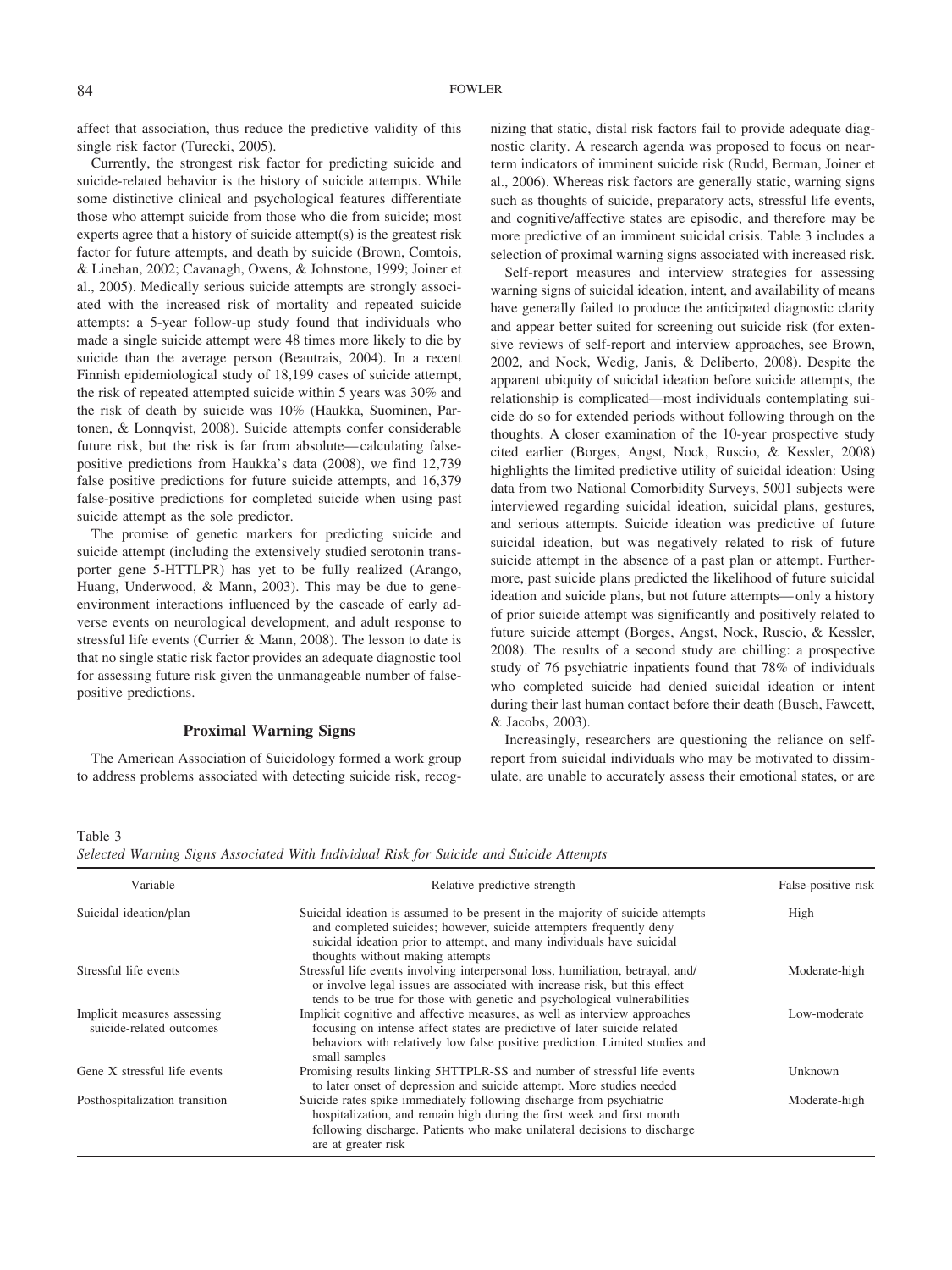poor prognosticators of future risk (Hendin, Maltsberger & Szanto, 2007; Nock & Banaji, 2007). Several research teams investigating short-term risk circumvent problems associated with self-report bias by developing computer-based measures that assess implicit psychological processes (Cha, Najmi, Park, Finn, & Nock, 2010; Nock & Benaji, 2007), use interview strategies focusing on current affective states while intentionally avoiding reference to suicide (Hendin et al., 2007; Hendin, Al Jurdi, Houck, Haas, & Turner, 2010), or extract dimensions of cognition and affective functioning using the Rorschach Inkblot Method (Affra, 1982; Exner & Wiley, 1977; Fowler, Piers, Hilsenroth, Holdwick, & Padawer, 2001; Fowler, Hilsenroth & Piers, 2001; Fowler et al., under review; Silberg & Armstrong, 1992). These indirect measures show considerable predictive validity with uncharacteristically low levels of false-positive prediction. Of considerable importance is the fact that two implicit measures (Cha et al., 2010; Fowler et al., in press) demonstrated incremental validity over and above a history of past suicide attempt.

Stressful life events, particularly those involving loss or threat to the stability of interpersonal relationships are associated with suicide risk (Heikkinen et al., 1997; Paykel, Prusoff, & Myers, 1975). More recently, researchers from the Collaborative Longitudinal Personality Disorders Study examined the link between personality disorders and specific negative life events in the month preceding a suicide attempt—those who made attempts were more likely to have experienced a negative stressful life event related to love and marriage problems, or legal troubles such as incarceration (Yen et al., 2005). This held true even after controlling for baseline diagnoses of BPD, major depressive disorders, substance use disorders, and history of childhood sexual abuse.

Psychiatric hospitalization may function as a stressful life event, despite the intended purpose of decreasing suicide risk. Numerous studies demonstrate that risk of future suicide is greater shortly after admission and discharge (Appleby et al., 1999; Goldacre, Seagroatt, & Hawton, 1993; Rossau & Mortensen, 1997). While hospitalization is likely a proxy for sustained suicide crisis, one study sheds light on the risks involved in admissions that are too brief— using Danish national registries, Qin and Nordentoft (2005) examined the temporal relationships among hospitalization and suicide risk, discovering that suicide risk spikes immediately after admission and 1-week postdischarge, and the risk of suicide is greatest for individuals with hospital stays less than the national median (estimated at 17 days). A second study (Hunt et al., 2009) found that the first day, first week, and first month postdischarge were the highest risk periods, and were strongly associated with patient-initiated discharge and failure to follow-up with postdischarge care, but not duration of hospitalization. This suggests that patients discharging from hospital against the recommendations of the attending physician, and without adequate planning or follow-up care may be motivated to flee the protective constraints of a hospital unit.

#### **Diathesis-Stress Models of Risk**

There is growing consensus among researchers that suicide risk is best conceptualized as a complex diathesis-stress phenomenon. Most theories posit an underlying genetic vulnerability that is triggered by early adverse events, resulting in impaired development and function of neurobiological systems regulating behavior, affect, and cognitive function. Impairments in stress response systems may then be overwhelmed (during adolescence and adulthood) in response to episodic negative life events, increasing the likelihood of triggering a suicidal crisis. Thus, underlying genetic and psychological vulnerabilities are assumed to be triggered by environmental stressors, increasing likelihood of negative outcomes including suicidal behavior (Currier & Mann, 2008; Mann, Waternaux, Haas, & Malone, 1999; Turecki, 2005; Rudd, 2006). Studies generally support diathesis-stress models for predicting suicide risk—interactions between early adverse events and current impulsivity (Brodsky et al., 2001) loneliness and recent stressful life events (Chang, Sanna, Hirsch, & Jeglic, 2010), and level of psychopathology and recent stressful life events in alcoholics (Conner, Beautrais & Conwell, 2003) confer increase risk of suicide-related behaviors. Diathesis-stress models appear to impart added risk for suicide above and beyond assessment of these factors in isolation. The one exception is individuals who have made multiple suicide attempts in which stressful life events did not correlate with intensity of suicide crisis (Joiner & Rudd, 2000). Multiple suicide attempts may lead to habituation by reducing normal barriers such as pain, fear of death, and negative social consequences (Joiner, 2005).

An intriguing gene-environment study demonstrated a link between the serotonin transporter functional promoter polymorphism (5-HTTLPR), recent stressful life events, and suicide-related behavior (Caspi et al., 2003). In this study, a combination of four or more stressful life events was associated with increased suicidal ideation and attempts for individuals with two copies of the short form of the 5-HTTLPR gene, but had minimal effect on those with two long forms of the gene.

# **Protective Factors**

Pathological risk factors dominate suicide research, and yet protective factors that impart a degree of resilience against suicidal behaviors are crucial because the interplay of risk and protective factors may ultimately determine the outcome for individuals (Goldsmith et al., 2002). It is curious why protective factors were not more salient in earlier studies because clinicians routinely work to enhance modifiable protective factors when treating suicidal patients. With the rise of the positive psychology movement and greater emphasis on resilience as a viable psychological construct, protective factors are increasingly included in studies, but the measurement and mechanisms of specific protective factors remain unclear. Some leading protective factors are discussed in the following section (Table 4).

The ability to maintain a cognitive set regarding reasons for living appears to function as a protective factor (Malone et al., 2000; Linehan, Goodstein, Nielsen, & Chiles, 1983). For example, in a cross-sectional study, depressed patients who had not previously attempted suicide were found to have expressed more feelings of responsibility toward their children and families, feared social disapproval, had more moral objections to suicide, greater survival and coping skills, as well as greater fear of suicide than a matched cohort of depressed patients who had previously attempted suicide (Malone et al., 2000). In a 2-year prospective study, reasons for living were a protective factor against future suicide attempts among depressed female inpatients, but not for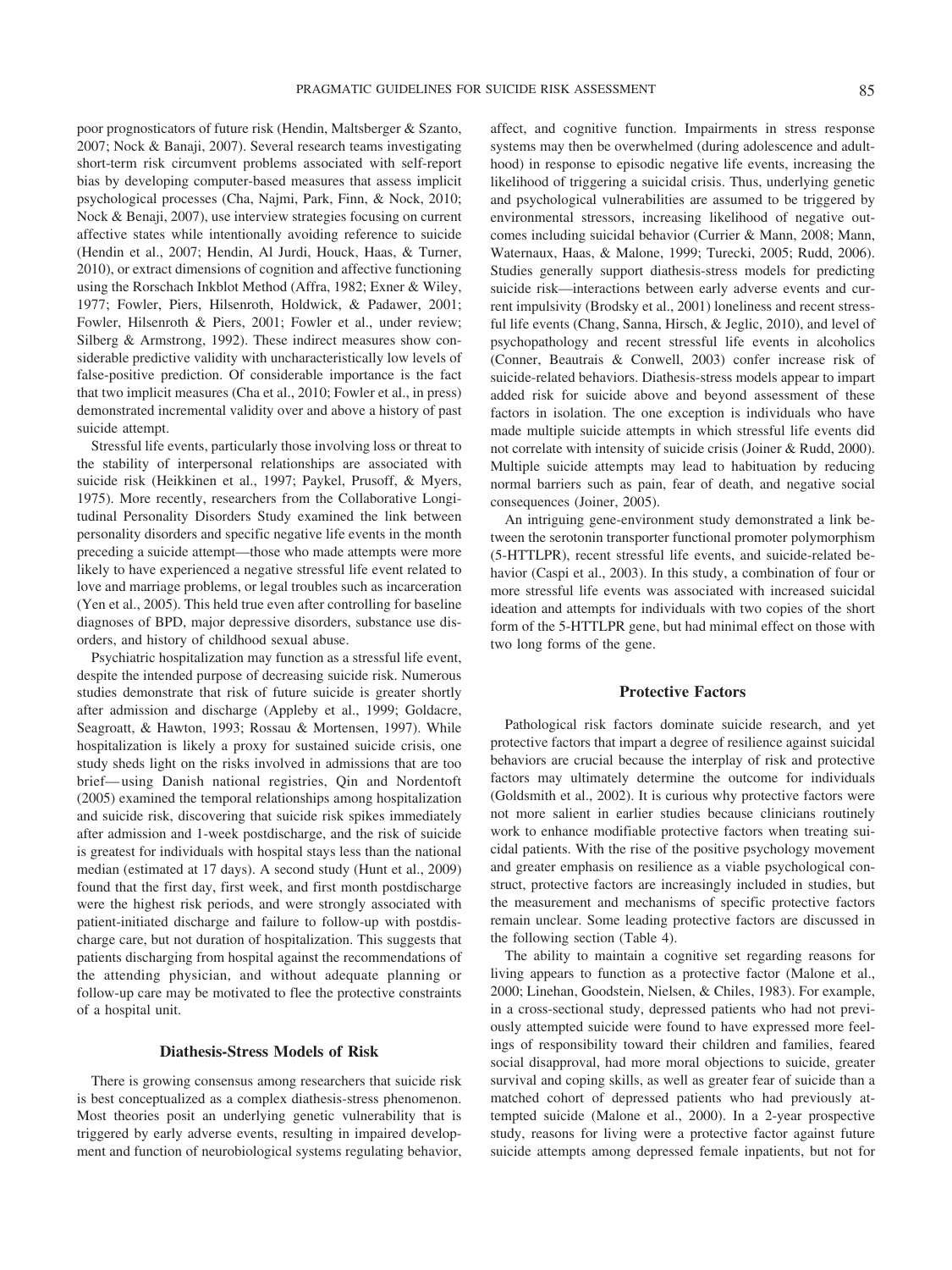# 86 FOWLER

| Table 4                                                                                      |  |
|----------------------------------------------------------------------------------------------|--|
| Selected Protective Factors Associated With Individual Risk for Suicide and Suicide Attempts |  |

| Variable                      | Relative predictive strength                                                                                                                                                                                                                                            |
|-------------------------------|-------------------------------------------------------------------------------------------------------------------------------------------------------------------------------------------------------------------------------------------------------------------------|
| Religious affiliation/beliefs | Strength of religious conviction, social supports, and spiritual practices serving as coping strategies all serve as<br>protective factors                                                                                                                              |
| Reasons for living            | Incorporates aspects of social and religious/moral protective factors into a single scale. Demonstrates protective<br>factor in cross sectional studies of adult and adolescents, but was only protective for females in a<br>prospective study of depressed inpatients |
| Marriage                      | Protective factor except in the presence of a high-conflict or violent relationship when marriage becomes a risk<br>factor                                                                                                                                              |
| Children in the home          | Protective factor except in the cases of post-partum mood or psychotic disorders, teen pregnancy, and extreme<br>economic hardships. Children in the home increase risk of suicidal ideation, suggesting heightened emotional<br>strain associated with childrearing    |
| Supportive social networks    | Religious organizations, close familial ties, supportive school and neighborhood environments have been linked<br>to decreased risk of suicide attempts                                                                                                                 |
| Therapeutic contacts          | Randomized clinical trials of psychosocial treatments of Borderline Personality disorder reduce suicide<br>attempts and hospitalizations. The Collaborative Assessment and Management of Suicidality intervention<br>reduces suicidality in open trials                 |
| Psychotropic medications      | Randomized clinical trials of lithium prophylaxis for mood disorders and clozapine for psychotic disorders<br>reduce suicide attempts                                                                                                                                   |
| Brief supportive contacts     | Randomized clinical trials demonstrate reduced occurrence of suicide attempts using outreach via<br>communicating caring and concern remotely or in-home psychodynamic consultations                                                                                    |

their male counterparts (Lizardi et al., 2007). Healthy and welldeveloped coping skills may provide a buffer against stressful life events, decreasing the likelihood of suicidal behavior (Josepho & Plutchik, 1994).

Among protective factors, moral objections and strength of religious convictions appear protective. In general, individuals are less likely to act on suicidal thoughts when they hold strong religious convictions and a belief that suicide is morally incompatible with belief (APA, 2003; Maris, 1981; Neeleman, Wessley & Lewis, 1998). Religious and spiritual beliefs and techniques may decrease suicide risk by providing coping strategies and a sense of hope and purpose (APA, 2003). Involvement in religious organizations may also increase resiliency by enhancing more stable supportive social networks (Pescosolido & Georgianna, 1989).

Marriage imparts a degree of protection against suicide (Kposowa, 2000; Kreitman, 1988; Smith, Mercy, & Conn, 1988), yet the presence of a high-conflict or violent marriage can function as a risk factor (APA, 2003). Pregnancy is also a time of significantly reduced suicide risk for healthy women (Harris & Barraclough, 1998); however, risk is significantly greater for pregnant teenagers, pregnant women of lower socioeconomic status, and women who are psychiatrically hospitalized postpartum (Appleby, Mortensen, & Faragher, 1998; Yonkers et al., 2001). For women, the presence of children in the home may provide an additional protective effect (Marzuk et al., 1997; Qin & Mortensen, 2003; Nock, Borges, Bromet et al., 2008). Curiously, while having children in the home is a protective factor against suicide and suicide attempts, it increases the likelihood of suicidal ideation, suggestive of marked stress involved in child rearing (Nock, Borges, Bromet et al., 2008).

With national focus of bullying and adolescent suicide, considerable research interest is now trained on the social environment and social supports (or lack thereof) for teens. In a reanalysis of a national survey of adolescents, Winfree and Jiang (2010) found that feeling safe at school was one of the most consistent protective factors against suicidal ideation and suicide attempts. Strong family attachment when coupled with a cohesive neighborhood network also reduces the risk of adolescent suicide attempts (Maimon, Browning, & Brooks-Gunn, 2010).

One of the prime, modifiable protective factors is the experience of positive supportive relationships between patient and clinician (APA, 2003). Clinicians of all theoretical persuasions work to establish and enhance a positive therapeutic relationship, and many focus significant attention on improving the quality of communication in marital and family relationships through individual, couples, and family therapy. A number of randomized clinical trials demonstrate the efficacy of interventions providing a caring and concerned social support through letters, phone contacts, or brief interviews in reducing suicide-related behaviors (Motto & Bostrom, 2001; Fleischmann et al., 2008; Guthrie et al., 2001). The collaborative assessment and management of suicidality intervention (CAMS; Jobes et al., 1998; Jobes, 2011) is a suicide-specific manualized treatment to help patients and clinicians to establish and maintain a therapeutic alliance while the pair works to understand the meanings and functions of suicidal ideation. Open trials of CAMS demonstrate decreased suicidality among outpatients (Jobes et al., 2005) and psychiatric inpatients (Ellis et al., 2011). Thus numerous studies identify therapeutic, family, and social relationships as protective, but the quality and stability of relationship and social structures appear to determine the valence as a protective or risk factor.

#### **Pragmatic Approaches to Risk Assessment**

When initiating treatment with high-risk patients, it is best to negotiate a collaborative treatment approach to suicidal thoughts and behaviors that includes, (1) a clear plan for de-escalating a suicidal crisis, (2) negotiation of the mutual and individual responsibilities of clinician and patient in establishing and maintaining the patient's safety, and (3) agreement to explore the precipitants and meaning of the crisis once it has past (Jobes, 2011). The CAMS approach is one systematic method to help patients and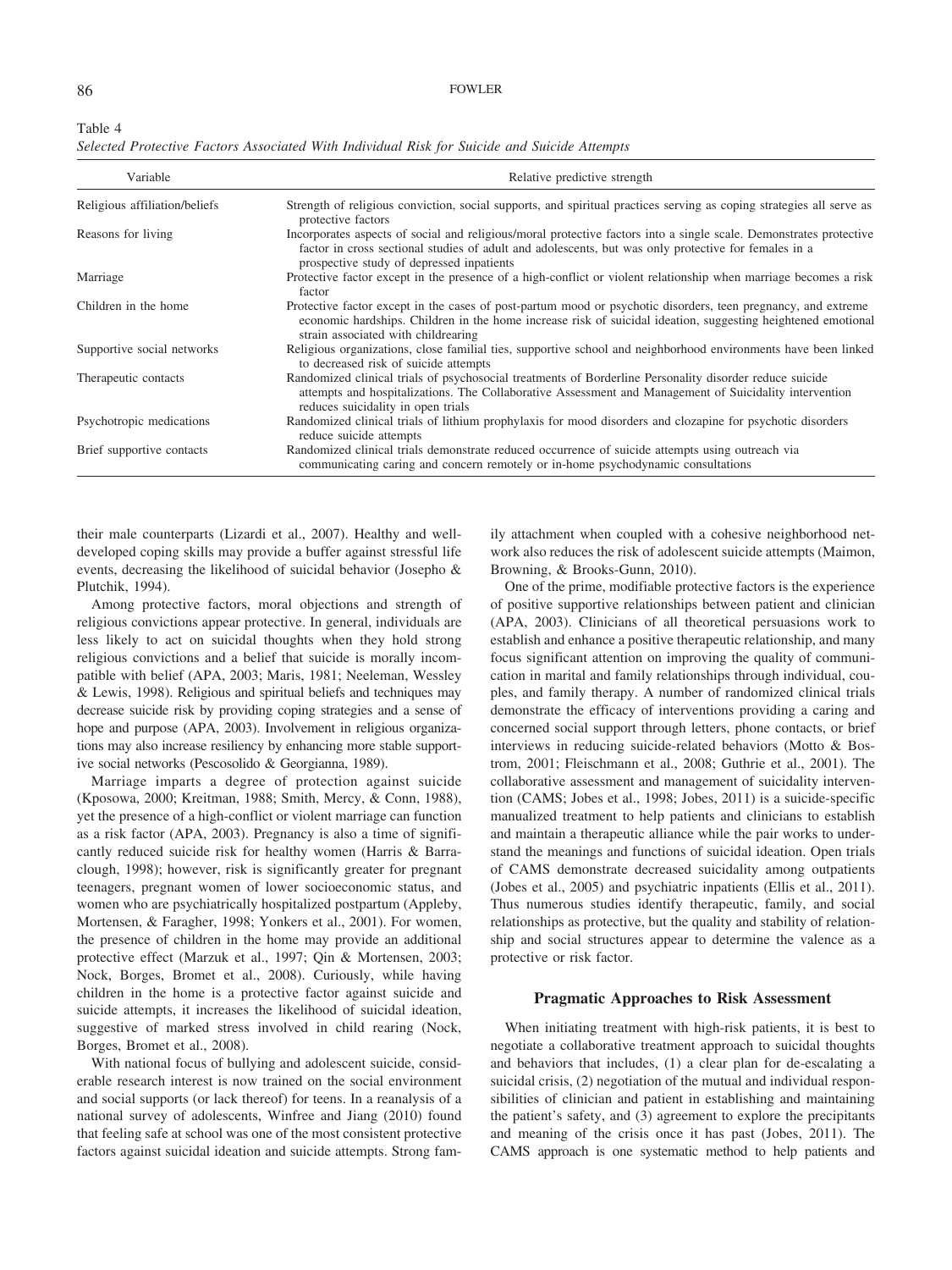clinicians address these issues and to establish and maintain a therapeutic alliance while working to understand the meanings and functions of suicidal ideation. The centrality of collaboration and negotiation within the context of the therapeutic alliance helps clinician and patient avoid power struggles, rescue fantasies, pathological dependency, and false compliance. If suicidality emerges in course of treatment, CAMS or other treatment heuristics can be implemented, but the immediate issue of assessment and intervention remains.

Given the fact that the accuracy of suicide risk assessment is less than perfect, what is a clinician to do when faced with assessing suicidal patients? Knowing that patients frequently deny suicidal thoughts before suicide attempt and death, clinicians should remain appropriately circumspect regarding declarations of safety when a patient recently expressed suicidal ideation, feelings of hopeless, desperation, and/or affective flooding. This does not mean we should adopt a suspicious or adversarial stance— on the contrary, curiosity, concern, and calm acceptance of the patient's emotional and cognitive states may serve to enhance the therapeutic alliance, encourage the patient to directly explore her or his current distress, and aid in the accurate evaluation of current functioning. In this way, a positive and cooperative therapeutic relationship can serve as ballast against suicidal urges (APA, 2003). At the same time, the clinician must be mindful of personal reactions that can lead to nontherapeutic (re)actions such as conveying an adversarial or hostile tone, taking on a savior role, blurring professional boundaries, and avoidance or overcompensation for negative feelings that emerge (Hendin, 1991; Maltsberger & Buie, 1980).

Before conducting a formal suicide assessment, clinicians should conduct an introspective review of recent stressful life events facing the patient, including recent ruptures in the therapeutic alliance, and disturbances in social relationships (Truscott, Evans, & Knish, 1999). Maintaining a therapeutic stance of curiosity and concern (while simultaneously remaining open to the possibility that an alliance rupture may be a precipitant to the crisis) is difficult to sustain when anxieties are running high; however, communicating genuine curiosity and concern about the causes for their unbearable suffering is critical.

Although risk factors and measures rarely provide consistent evidence of efficient diagnostic tests, experts generally agree that a multidimensional assessment incorporating the best known risk and protective factors is the most reasonable course of action (APA, 2003; Brown, 2002; Goldsmith et al., 2002; Nock, Wedig, Janis et al., 2008; Rudd et al., 2006; Oquendo et al., 2003). While several systems exist, few provide guidelines for summarizing findings, provide heuristics for benchmarking risk, and fewer suggest interventions when heightened risk is the outcome. A notable exception is the Substance Abuse and Mental Health Services Administration sponsored Suicide Assessment Five-step Evaluation and Triage (SAFE-T; go to: *http://store.samhsa.gov/ product/SMA09-4432* to download or order a free pocket guide). Derived from data and recommendations from the American Psychiatric Association Practice Guidelines (2003), the SAFE-T is a comprehensive, practical, and efficient assessment strategy that partially overcomes the limitations of single risk factors by including recent stressful life events and current patterns of ideation and motivation for suicide, while providing the necessary counterweight of protective factors that may mitigate the likelihood of suicidal behavior in some individuals. Clinicians working with high-risk individuals are guided through the following steps: (1) identifying relevant risk factors (noting those that are modifiable and therefore targeted for treatment), (2) identifying protective factors, (3) conducting a suicide inquiry including current suicidal thoughts, plans, behavior, and intent, (4) determining level of risk and select interventions to reduce risk, and (5) documenting the assessment of risk, the rationale for the chosen interventions, and follow-up after assessment and interventions.

Assessments are conducted at first contact and whenever the clinician anticipates that risk may be elevated. Clinicians assess static risk factors such as history of abuse, history of suicide attempts, diagnostic risk factors, family history of suicide attempts, as well as presenting symptoms of anhedonia, impulsivity, hopelessness, insomnia, and command hallucinations. Warning signs are incorporated into the assessment including potentially triggering events of loss, humiliation, current family chaos, and spikes in alcohol abuse and intoxication. Protective factors such as internal coping resources, religious beliefs, and external reasons for living (responsibility for children, positive therapeutic relationships, and social supports) provide ballast for risk factors, but are considered minimally influential when strong risk factors and triggering events are present. Following a thorough evaluation of risk and protective factors, clinicians should conduct a sensitive inquiry into current suicidal ideation, plan, behaviors (such as rehearsals and preparation), taking pains to express concern and attending to the alliance in order to communicate caring and maximize the likelihood of accurate reports. Determining relative risk must rely on the clinician's judgment in weighing the combination of risk and protective factors, assessing the patient's social supports, the state of the therapeutic alliance, and the patient's sense of desperation.

Once the assessment is complete, clinicians can benchmark the results against the SAFE-T guidelines for relative risk (high, moderate, low). Determining interventions (including medication consult, providing additional psychosocial supports, developing a crisis plan, providing emergency phone number/crisis hotline numbers, and hospitalization) should be negotiated, if possible, with the patient as a partner in the decision making process. The risk level and rationale for the treatment plan to address and reduce current risk and any plans for follow-up assessments should be clearly and concisely documented. Resources for documentation of risk are available at: http://www.rmf.harvard.edu/files/documents/ suicideAs.pdf.

When clinicians face a potential suicide crisis, they are multitasking and are usually in a state of heightened alert and anxiety. Under such stressful circumstances, it is easy to get swept up in personal emotional reactions and lose sight of the patient's suffering and their efforts to communicate distress. Conducting the SAFE-T or other multidimensional assessments requires not only thorough evaluative skills, it requires the clinician's skill in communicating caring and concern, active curiosity about the precipitants, and the role of enhancing the alliance, or repairing alliance ruptures in de-escalating crises.

# **Conclusions**

Diagnostic tests for accurately predicting individual level risk remain elusive; yet, several research developments hold considerable promise, such as combining measures from multiple domains and using implicit measures of affect and cognition that circum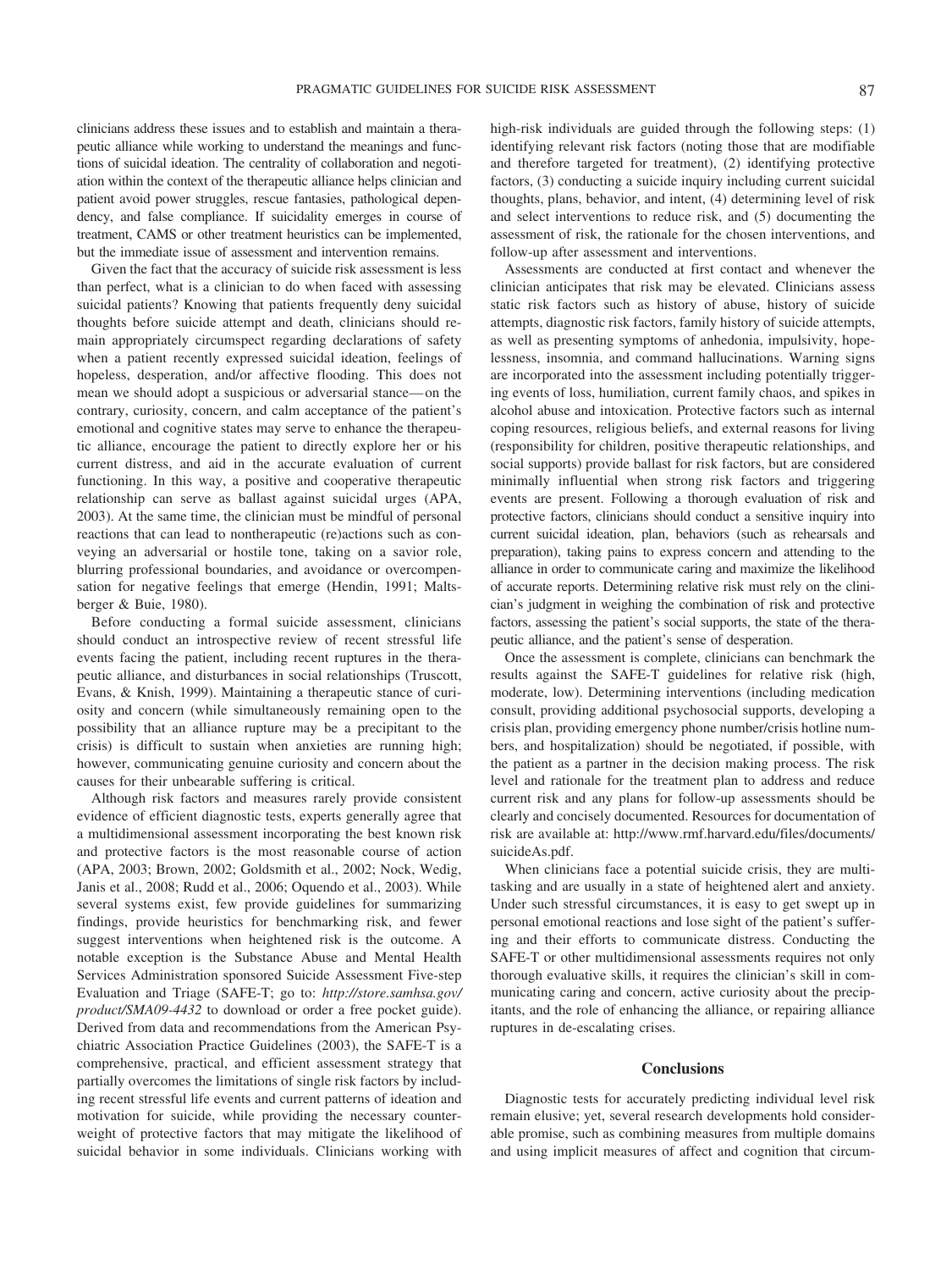vent some of the limitations of self-report approaches. Researchers and clinicians will continue to search for markers that may hold the key for developing a truly sensitive and accurate diagnostic test or panel that can alert clinicians to ongoing vulnerability and imminent heightened risk.

Throughout this review emphasis has been placed on exceedingly high false-positive rates as a limiting step to individual patient suicide risk assessment, and many suicide experts imply that false positive predictions are the unfortunate cost of such assessments. While patient safety is the prime objective, there are unanticipated consequences to suspending another person's basic civil rights when hospitalizing patients (especially when based on inaccurate data from suicide assessments). Unnecessary hospitalization can lead to a sense of betrayal, alliance ruptures, unilateral termination of treatment, and conceivably, an inadvertent stressful life event that increases future suicide risk.

Given these high stakes, clinicians are advised to negotiate how the therapeutic pair will deal with suicidal ideation, preferably well in advance of a crisis. Discussing the possible interventions in the event of a suicide crisis, and negotiating a strategy may help the patient take some authority and ownership over decisions, and may ultimately mitigate the interventions being experienced as a betrayal. When assessment and exploration of meaning are built into the treatment frame clinician and patient have a greater chance of avoiding or circumventing power struggles and are in a better position to repair alliance ruptures. Focusing on the therapeutic relationship, and using the therapeutic alliance as a platform for exploring the causes and meaning of suicidal thoughts, clinician and patient may increase the likelihood of working together to avert suicide-related outcomes.

## **References**

- Affra, S. (1982). Predicting adolescent suicidal behavior and the order of Rorschach measurement. *Journal Personality Assessment, 46,* 563–568.
- American Psychiatric Association. (2003). *American Psychiatric Association Practice Guideline for the assessment and treatment of suicidal behaviors.* Arlington, VA: American Psychiatric Publishing.
- Appleby, L., Mortensen, P. B., & Faragher, E. B. (1998). Suicide and other causes of mortality after postpartum psychiatric admission. *British Journal of Psychiatry, 173,* 209 –221. doi:10.1192/bjp.173.3.209
- Appleby, L., Shaw, J., Amos, T., McDonnell, R., Harris, C., McCann, K., . . . Parsons, R. (1999). Suicide within 12 months of contact with mental health services: National clinical survey. *British Medical Journal, 318,* 1235–1239.
- Arango, V., Huang, Y., Underwood, M. D., & Mann, J. J. (2003). Genetics of the serotonergic system in suicidal behavior. *Journal of Psychiatric Research, 37,* 375–386. doi:10.1016/S0022-3956(03)00048-7
- Baldessarini, R. J., Tondo, L., Davis, P., Pompili, M., Goodwin, F. K., & Hennen, J. (2006). Decreased risk of suicides and attempts during long-term lithium treatment: A meta-analytic review. *Bipolar Disorder, 8,* 625– 639. doi:10.1111/j.1399-5618.2006.00344.x
- Bateman, A., & Fonagy, P. (2008). 8-year follow-up of patients treated for borderline personality disorder: Mentalization-based treatment versus treatment as usual. *American Journal of Psychiatry, 165, 631-638*. doi:10.1176/appi.ajp.2007.07040636
- Beautrais, A. L. (2004). Further suicidal behavior among medically serious suicide attempters. *Suicide and Life Threatening Behavior, 34,* 1–11. doi:10.1521/suli.34.1.1.27772
- Blasco-Fontecilla, H. H., Baca-Garcia, E. E., Dervic, K. K., Perez-Rodriguez, M. M., Saiz-Gonzalez, M. D., Saiz-Ruiz, J. J., & de Leon,

J. J. (2009). Severity of personality disorders and suicide attempt. *Acta Psychiatrica Scandinavica, 119*(2), 149 –155. doi:10.1111/j.1600- 0447.2008.01284.x

- Borges, G., Angst, J., Nock, M. K., Ruscio, A., & Kessler, R. C. (2008). Risk factors for the incidence and persistence of suicide-related outcomes: A 10-year follow-up study using the National Comorbidity Surveys. *Journal of Affective Disorders, 105,* 25–33.
- Brodsky, B. S., Oquendo, M., Ellis, S. P., Haas, G. L., Malone, K. M., & Mann, J. J. (2001). The relationship of childhood abuse to impulsivity and suicidal behavior in adults with major depression. *American Journal of Psychiatry, 158,* 1871–1877. doi:10.1176/appi.ajp.158.11.1871
- Brown, G. K. (2002). A review of suicide assessment measures for intervention research with adults and older adults. Retrieved from http:// sbisrvntweb.uqac.ca/archivage/15290520.pdf. Retrieved November 14, 2008.
- Brown, M. Z., Comtois, K. A., & Linehan, M. M. (2002). Reasons for suicide attempts and nonsuicidal self-injury in women with borderline personality disorder. *Journal of Abnormal Psychology, 111,* 198 –202. doi:10.1037/0021-843X.111.1.198
- Busch, K. A., Fawcett, J., & Jacobs, D. G. (2003). Clinical correlates of inpatient suicide. *Journal of Clinical Psychiatry, 64,* 14 –19. doi: 10.4088/JCP.v64n0105
- Caspi, A., Sugden, K., Moffitt, T. E., Taylor, A., Craig, I. W., Harrington, H., ... Poulton, R. (2003). Influence of life stress on depression: Moderation by a polymorphism in the 5-HTT gene. *Science, 301,* 386 – 389. doi:10.1126/science.1083968
- Cavanagh, J. T., Owens, D. G., & Johnstone, E. C. (1999). Suicide and undetermined death in southeast Scotland: A case-control study using the psychological autopsy method. *Psychological Medicine, 29,* 1141– 1149. doi:10.1017/S0033291799001038
- Centers for Disease Control and Prevention (CDC). Web-based Injury Statistics Query and Reporting System (WISQARS) [Online]. (2007). National Center for Injury Prevention and Control, CDC (producer). Available from www.cdc.gov/injury/wisqars/index.html
- Cha, C., Najmi, S., Park, J., Finn, C., & Nock, M. (2010). Attentional bias toward suicide-related stimuli predicts suicidal behavior. *Journal of Abnormal Psychology, 119,* 616 – 622. doi:10.1037/a0019710
- Chang, E. C., Sanna, L. J., Hirsch, J. K., & Jeglic, E. L. (2010). Loneliness and negative life events as predictors of hopelessness and suicidal behaviors in Hispanics: Evidence for a diathesis-stress model. *Journal of Clinical Psychology, 66,* 1242–1253. doi:10.1002/jclp.20721
- Chemtob, C. M., Bauer, G. B., Hamada, R. S., Pelowski, S. R., & Muraoka, M. Y. (1989). Patient suicide: Occupational hazard for psychologists and psychiatrists. *Professional Psychology: Research and Practice, 20,* 294 –300. doi:10.1037/0735-7028.20.5.294
- Clarkin, J. F., Levy, K. N., Lenzenweger, M. F., & Kernberg, O. F. (2007). Evaluating three treatments for borderline personality disorder: A multiwave study. *American Journal of Psychiatry, 164,* 922–928. doi: 10.1176/appi.ajp.164.6.922
- Conner, K. R., Beautrais, A. L., & Conwell, Y. (2003). Risk factors for suicide and medically serious suicide attempts among alcoholics: Analyses of Canterbury suicide project data. *Journal of Studies on Alcohol, 64,* 551–554.
- Conner, K. R., Duberstein, P. R., Conwell, Y., Seidlitz, L., & Caine, E. D. (2001). Psychological vulnerability to completed suicide: A review of empirical studies. *Suicide and Life-Threatening Behavior, 31,* 367–385. doi:10.1521/suli.31.4.367.22048
- Conwell, Y., Duberstein, P. R., Cox, C., Herrmann, J. H., Forbes, N. T., & Caine, E. D. (1996). Relationships of age and axis I diagnoses in victims of completed suicide: A psychological autopsy study. *American Journal of Psychiatry, 153,* 1001–1008.
- Currier, D., & Mann, J. J. (2008). Stress, genes and the biology of suicidal behavior. *Psychiatric Clinics of North America, 31,* 247–269. doi: 10.1016/j.psc.2008.01.005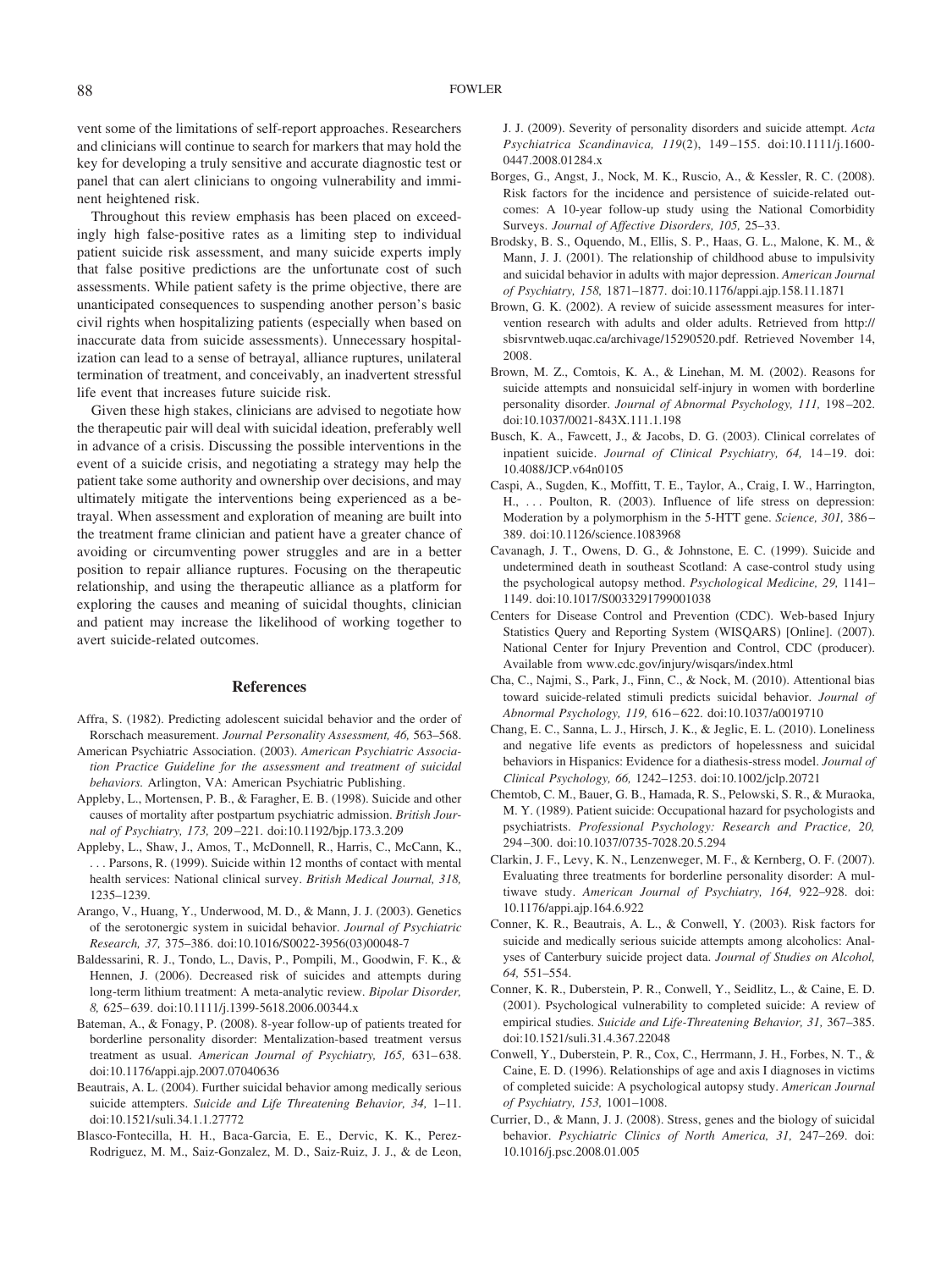- Doering, S., Hörz, S., Rentrop, M., Fischer-Kern, M., Schuster, P., Benecke, C.,. . . Buchheim, P. (2010). Transference-focused psychotherapy vs. treatment by community psychotherapists for borderline personality disorder: Randomised controlled trial. *British Journal of Psychiatry, 196,* 389 –395. doi:10.1192/bjp.bp.109.070177
- Ellis, T. E., Green, K. L., Allen, J. G., Jobes, D. A., & Nadorff, M. (in press). *Collaborative assessment and management of suicidality in an inpatient setting: Results of a pilot study. Psychotherapy.*
- Exner, J. E., & Wiley, J. (1977). Some Rorschach data concerning suicide. *Journal of Personality Assessment, 41,* 339 –348. doi:10.1207/ s15327752jpa4104\_1
- Fleischmann, A., Bertolote, J. M., Wasserman, D., De Leo, D. Bolhari, J., Botega, N. J., . . . Thanh, H. T. (2008). Effectiveness of brief intervention and contact for suicide attempters: A randomized controlled trial in five countries. *Bulletin of the World Health Organization* 86, 703–709. doi:10.2471/BLT.07.046995
- Fowler, J. C., Hilsenroth, M. J., Groat, M., Biedermann, C., Biel, S., & Ackerman, S. (In Press). Risk factor for medically serious suicide attempts: Evidence for a psychodynamic formulation of suicide crisis. *Journal of the American Psychoanalytic Association.*
- Fowler, J. C., Hilsenroth, M. J., & Piers, C. (2001). An empirical study of seriously disturbed suicidal patients. *Journal of the American Psychoanalytic Association, 49,* 161–186. doi:10.1177/00030651010490010901
- Fowler, J. C., Piers, C., Hilsenroth, M. J., Holdwick, D. J., & Padawer, J. R. (2001). The Rorschach suicide constellation: Assessing various degrees of lethality. *Journal of Personality Assessment, 76,* 333–351. doi: 10.1207/S15327752JPA7602\_13
- Glick, I. D., Zaninelli, R., Hsu, C., Young, F. K., Weiss, L., Gunay, I., & Kumar, V. (2004). Patterns of concomitant psychotropic medication use during a 2-year study comparing clozapine and olanzapine for the prevention of suicidal behavior. *Journal of Clinical Psychiatry, 65,* 679 – 685. doi:10.4088/JCP.v65n0513
- Goldacre, M., Seagroatt, V., & Hawton, K. (1993). Suicide after discharge from psychiatric inpatient care. *Lancet, 342,* 283–286. doi:10.1016/ 0140-6736(93)91822-4
- Goldsmith, S. K., Pellmar, T. C., Kleinman, A. M., & Bunney, W. E. (2002). *Reducing suicide: A national imperative (Committee on Pathophysiology and Prevention of Adolescent and Adult Suicide, Board on Neuroscience and Behavioral Health, Institute of Medicine of the National Academies).* Washington, DC: The National Academies Press.
- Guthrie, E., Kapur, N., Mackway-Jones, K., Chew-Graham, C., Moorey, J., Mendel, E., . . . Tomenson, B. (2001). Randomised controlled trial of brief psychological intervention after deliberate self poisoning. *British Medical Journal, 323,* 135–138. doi:10.1136/bmj.323.7305.135
- Harris, E., & Barraclough, B. (1998). Excess mortality of mental disorder: Erratum. *British Journal of Psychiatry, 173,* 11–53. doi:10.1192/ bjp.173.1.11
- Haukka, J., Suominen, K., Partonen, T., & Lonnqvist, J. (2008). Determinants and outcomes of serious attempted suicide: A nationwide study in Finland, 1996 –2003. *American Journal of Epidemiology, 167,* 1155– 1163. doi:10.1093/aje/kwn017
- Heikkinen, M. E., Henrikson, M. M., Isometsa, E. T., Marttunen, M. J., Aro, H. M., & Lonnqvist, J. K. (1997). Recent life events and suicide in personality disorders. *Journal of Nervous and Mental Disease, 185,* 373–381. doi:10.1097/00005053-199706000-00003
- Hendin, H. (1991). Psychotherapy and suicide. *American Journal of Psychotherapy, 35,* 469 – 480.
- Hendin, H., Al Jurdi, R. K., Houck, P. R., Hughes, S., & Turner, B. L. (2010). Role of intense affects in predicting short-term risk for suicidal behavior: A prospective study. *Journal of Nervous and Mental Disease, 198,* 220 –225. doi:10.1097/NMD.0b013e3181d13d14
- Hendin, H., Maltsberger, J. T., & Szanto, K. (2007). The role of intense affective states in signaling a suicide crisis. *Journal of Nervous and Mental Disease, 195,* 363–368.
- Hunt, I. M., Kapur, N., Webb, R., Robinson, J., Burns, J., Shaw, J., & Appleby, L. (2009). Suicide in recently discharged psychiatric patients: A case-control study. *Psychological Medicine, 39,* 443– 449. doi: 10.1017/S0033291708003644
- Isometsa, E., Henriksson, M., Marttunen, M., Heikkinen, M., Aro, H., Kuoppasalmi, K., & Lonnqvist, J. (1995). Mental disorders in young and middle aged men who commit suicide. *British Medical Journal, 310,* 1366 –1367.
- Jobes, D. A. (1995). The challenge and the promise of clinical suicidology. *Suicide and Life-Threatening Behavior 25,* 437– 449.
- Jobes, D. A. (2011). Suicidal patients, the therapeutic alliance, and the collaborative assessment and management of suicidality. In K. Michel, D. A. Jobes, K. Michel, & D. A. Jobes (Eds.), *Building a therapeutic alliance with the suicidal patient* (pp. 205–229). Washington, DC: American Psychological Association. doi:10.1037/12303-012
- Jobes, D. A., Kahn-Greene, E., Greene, J., & Goeke-Morey, M. (2009). Clinical improvements of suicidal outpatients: Examining suicide status form responses as moderators. *Archives of Suicide Research, 13,* 147– 159.
- Jobes, D. A., Luoma, J. B., Jacoby, A. M., & Mann, R. E. (1998). *Manual for the collaborative assessment and management of suicidality (CAMS*). Washington, DC: The Catholic University of America.
- Jobes, D. A., Wong, S. A., Conrad, A., Drozd, J. F., & Neal-Walden, T. (2005). The Collaborative assessment and management of suicidality vs. treatment as usual: A retrospective study with suicidal outpatients. *Suicide and Life-Threatening Behavior, 35,* 483– 497. doi:10.1521/ suli.2005.35.5.483
- Joiner, T. E. (2005). *Why people die by suicide.* Cambridge, MA: Harvard University Press.
- Joiner, T. E., Conwell, Y., Fitzpatrick, K., Witte, T. K., Schmidt, N. B., Berlim, M. T., ... Rudd, M. D. (2005). Four studies on how past and current suicidality relate even when "everything but the kitchen sink" is covaried. *Journal of Abnormal Psychology, 114,* 291–303. doi:10.1037/ 0021-843X.114.2.291
- Joiner, T. R., & Rudd, M. (2000). Intensity and duration of suicidal crisis vary as a function of previous suicide attempts and negative life events. *Journal of Consulting and Clinical Psychology, 68,* 909 –916. doi: 10.1037/0022-006X.68.5.909
- Josepho, S. A., Plutchik, R. (1994). Stress, coping, and suicide risk in psychiatric inpatients. *Suicide and Life-Threatening Behavior, 24,* 48 – 57.
- Kessler, R. C., Berglund, P., Demler, O., Jin, R., Koretz, D., Merikangas, K. R., ... Wang, P. S.; National Comorbidity Survey Replication. (2003). The epidemiology of major depressive disorder: Results from the National Comorbidity Survey Replication (NCS-R). *Journal of the American Medical Association, 289,* 3095–3105. doi:10.1001/ jama.289.23.3095
- Kposowa, A. J. (2000). Marital status and suicide in the National Longitudinal Mortality Study. *Journal of Epidemiology and Community Health, 54,* 254 –261. doi:10.1136/jech.54.4.254
- Kreitman, N. (1988). Suicide, age, and marital status. *Psychological Medicine, 18,* 121–128. doi:10.1017/S0033291700001951
- Levy, K. N., Clarkin, J. F., Yeomans, F. E., Scott, L. N., Wasserman, R. H., & Kernberg, O. F. (2006). The mechanisms of change in the treatment of borderline personality disorder with transference focused psychotherapy. *Journal of Clinical Psychology, 62,* 481–501. doi:10.1002/ jclp.20239
- Linehan, M. M., Comtois, K. A., Murray, A. M., Brown, M. Z., Gallop, R. J., Heard, H. L., . . . Reynolds, S. K. (2006). Two-year randomized controlled trial and follow-up of dialectical behavior therapy vs therapy by experts for suicidal behaviors and borderline personality disorder. *Archives of General Psychiatry, 63,* 757–766. doi:10.1001/archpsyc .63.7.757
- Linehan, M. M., Goodstein, J. L., Nielsen, S. L., & Chiles, J. A. (1983).